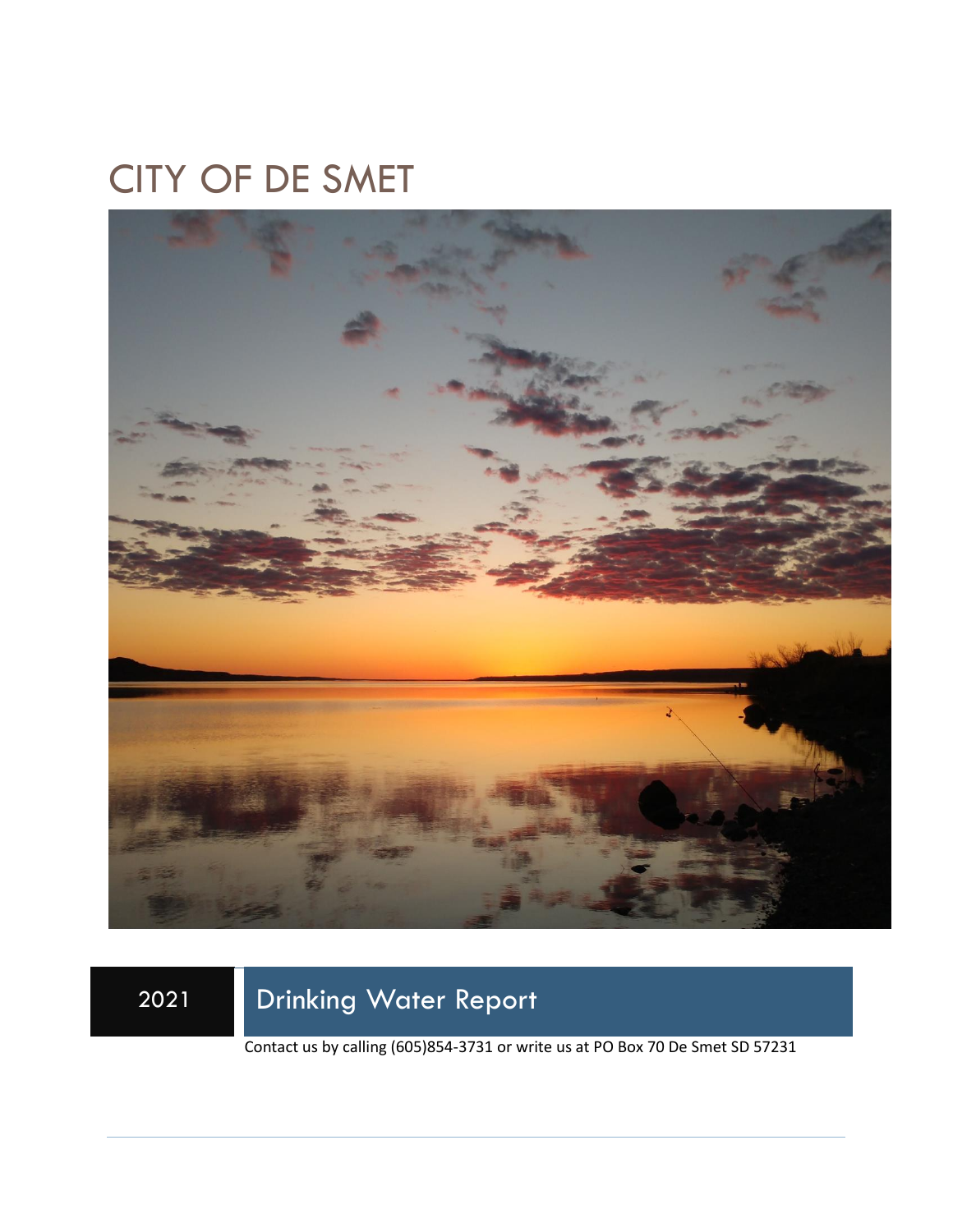# City of De Smet

### **D R I N K I N G W A T E R R E P O R T**

# WATER QUALITY

Last year, the City of De Smet monitored your drinking water for possible contaminants. This report is a snapshot of the quality of the water that we provided last year. Included are details about where your water comes from, what it contains, and how it compares to Environmental Protection Agency (EPA) and state standards. We are committed to providing you with information because informed customers are our best allies.

## **Water Source**

We serve more than 1,089 customers an average of 124,000 gallons of water per day. Our water is groundwater that we produce from local wells. The state has performed an assessment of our source water and they have determined that the relative susceptibility rating for the De Smet public water supply system is medium.

**For more information about your water and information on opportunities to participate in public meetings, call (605)854-3731 and ask for Tracey Larson.**

## **Additional Information**

The sources of drinking water (both tap water and bottled water) include rivers, lakes, streams, ponds, reservoirs, springs, and wells. As water travels over the surface of the land or through the ground, it dissolves naturally-occurring minerals, and can pick up substances resulting from the presence of animals or from human activity.

Contaminants that may be present in source water include:

- *Microbial contaminants*, such as viruses and bacteria, which may come from sewage treatment plants, septic systems, agricultural livestock operations, and wildlife.
- *Inorganic contaminants*, such as salts and metals, which can be naturally-occurring or result from urban stormwater runoff, industrial or domestic wastewater discharges, oil and gas production, mining, or farming.
- *Pesticides and herbicides,* which may come from a variety of sources such as agriculture, urban stormwater runoff, and residential uses.
- *Organic chemical contaminants*, including synthetic and volatile organic chemicals, which are byproducts of industrial processes and petroleum production, and can also come from gas stations, urban stormwater runoff, and septic systems.
- *Radioactive contaminants*, which can be naturally-occurring or be the result of oil and gas production and mining activities.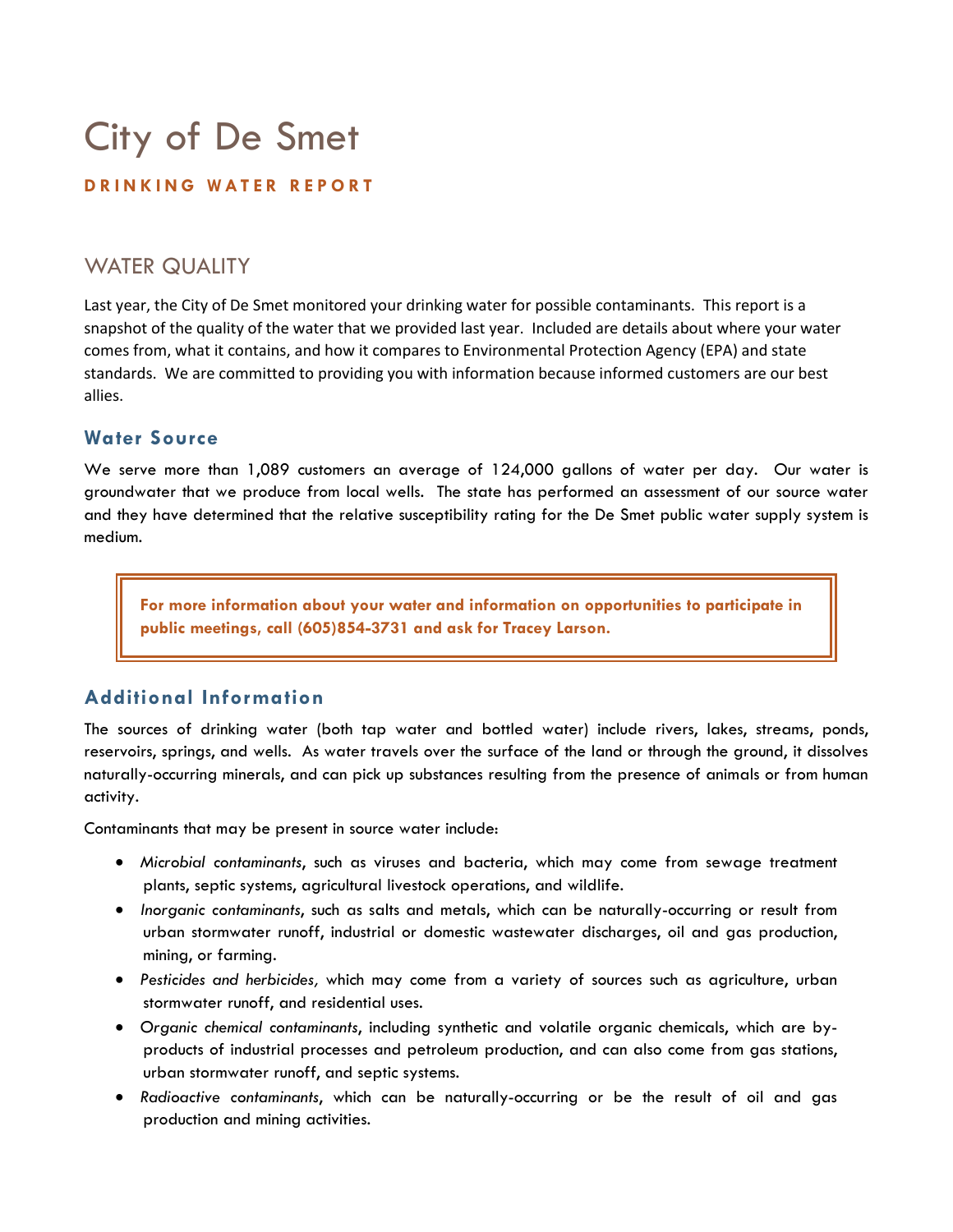In order to ensure that tap water is safe to drink, EPA prescribes regulations which limit the amount of certain contaminants in water provided by public water systems. FDA regulations establish limits for contaminants in bottled water which must provide the same protection for public health.

Drinking water, including bottled water, may reasonably be expected to contain at least small amounts of some contaminants. The presence of contaminants does not necessarily indicate that water poses a health risk. More information about contaminants and potential health effects can be obtained by calling the Environmental Protection Agency's Safe Drinking Water Hotline (800-426-4791).

Some people may be more vulnerable to contaminants in drinking water than the general population. Immunocompromised persons such as persons with cancer undergoing chemotherapy, persons who have undergone organ transplants, people with HIV/AIDS or other immune system disorders, some elderly, and infants can be particularly at risk from infections. These people should seek advice about drinking water from their health care providers. EPA/CDC guidelines on appropriate means to lessen the risk of infection by *Cryptosporidium* and other microbial contaminants can be obtained by calling the Environment Protection Agency's Safe Drinking Water Hotline (800-426-4791).

If present, elevated levels of lead can cause serious health problems, especially for pregnant women and young children. Lead in drinking water is primarily from materials and components associated with service lines and home plumbing. The City of DeSmet public water supply system is responsible for providing high quality drinking water, but cannot control the variety of materials used in plumbing components. When your water has been sitting for several hours, you can minimize the potential for lead exposure by flushing your tap for 30 seconds to 2 minutes before using water for drinking or cooking. If you are concerned about lead in your water, you may wish to have your water tested. Information on lead in drinking water, testing methods, and steps you can take to minimize exposure is available from the Safe Drinking Water Hotline or at *http://www.epa.gov/safewater/lead*.

## **Detected Contaminants**

The attached table lists all the drinking water contaminants that we detected during the 2021 calendar year. The presence of these contaminants in the water does not necessarily indicate that the water poses a health risk. Unless otherwise noted, the data presented in this table is from testing done January 1 – December 31, 2021 The state requires us to monitor for certain contaminants less than once per year because the concentrations of these contaminants are not expected to vary significantly from year to year. Some of the data, though representative of the water quality, is more than one year old.

Infants and young children are typically more vulnerable to lead in drinking water than the general population. It is possible that lead levels at your home may be higher than at other homes in the community as a result of materials used in your home's plumbing. If you are concerned about elevated lead levels in your home's water, you may wish to have your water tested and flush your tap for 30 seconds to 2 minutes before using tap water. Additional information is available from the Safe Drinking Water Hotline (800-426- 4791).

While your drinking water meets EPA's standard for arsenic, it does contain low levels of arsenic. EPA's standard balances the current understanding of arsenic's possible health effects against the costs of removing arsenic from drinking water. EPA continues to research the health effects of low levels of arsenic, which is a mineral known to cause cancer in humans at high concentrations and is linked to other health effects such as skin damage and circulatory problems.

#### **MANGANESE IN DRINKING WATER**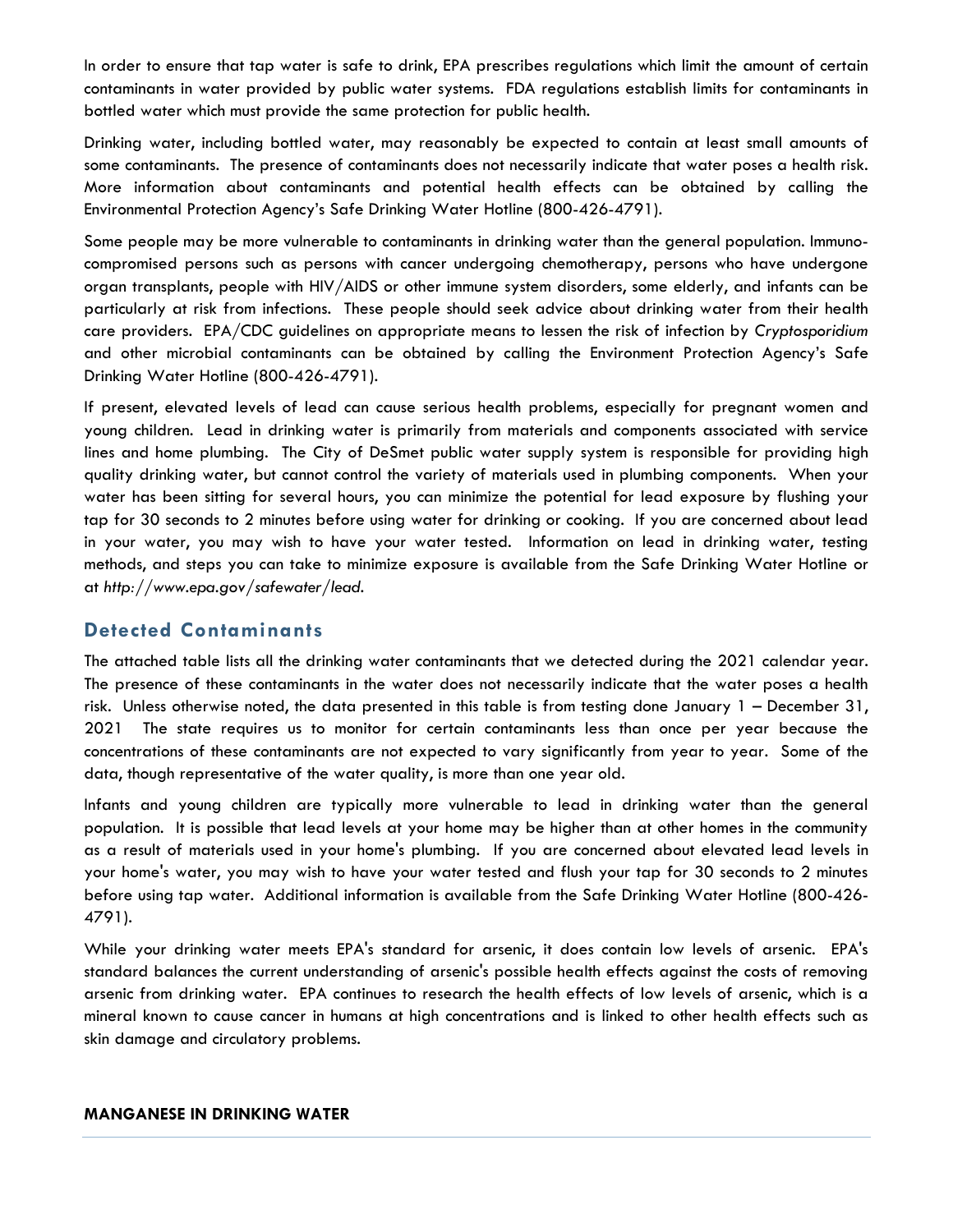Manganese is a common, naturally occurring mineral found in rocks, soil, groundwater, and surface water. Manganese is not regulated under the Safe Drinking Water Act however, EPA has developed a nonenforceable health advisory level. The average manganese concentration in our drinking water is 0.50 mg/l. This concentration exceeds EPA's short term health advisory level of 0.3 mg/l and **untreated** tap water for drinking or food preparation should not be used by infants up to 6 months old. The State's drinking water program requested that the City of DeSmet collect some samples from various locations around the city to determine if in-home treatment units (softeners and/or reverse osmosis units) can effectively lower the manganese concentration below the health advisory level. Test results indicated that locations with in-home treatment units treat the water to levels well below the health advisory level. Each home plumbing and treatment system is unique, and some homes may not have treated tap water available at the taps most used for drinking and cooking. If you have an in-home water softener or RO system, it is best to check with an inhome treatment system service provider to ensure your system is working properly. If you are concerned about your systems effectiveness to remove manganese, water testing at a certified lab is available. However, ensuring that your system is working properly minimizes the need for testing. Additional information regarding manganese in our drinking water can be found at the following website: <https://denr.sd.gov/des/dw/PDF/Manganese/mn0059.pdf> . For additional questions or information regarding manganese in drinking water, please contact Mark Mayer, P.E. Drinking Water Program Administrator at 605-773-3754.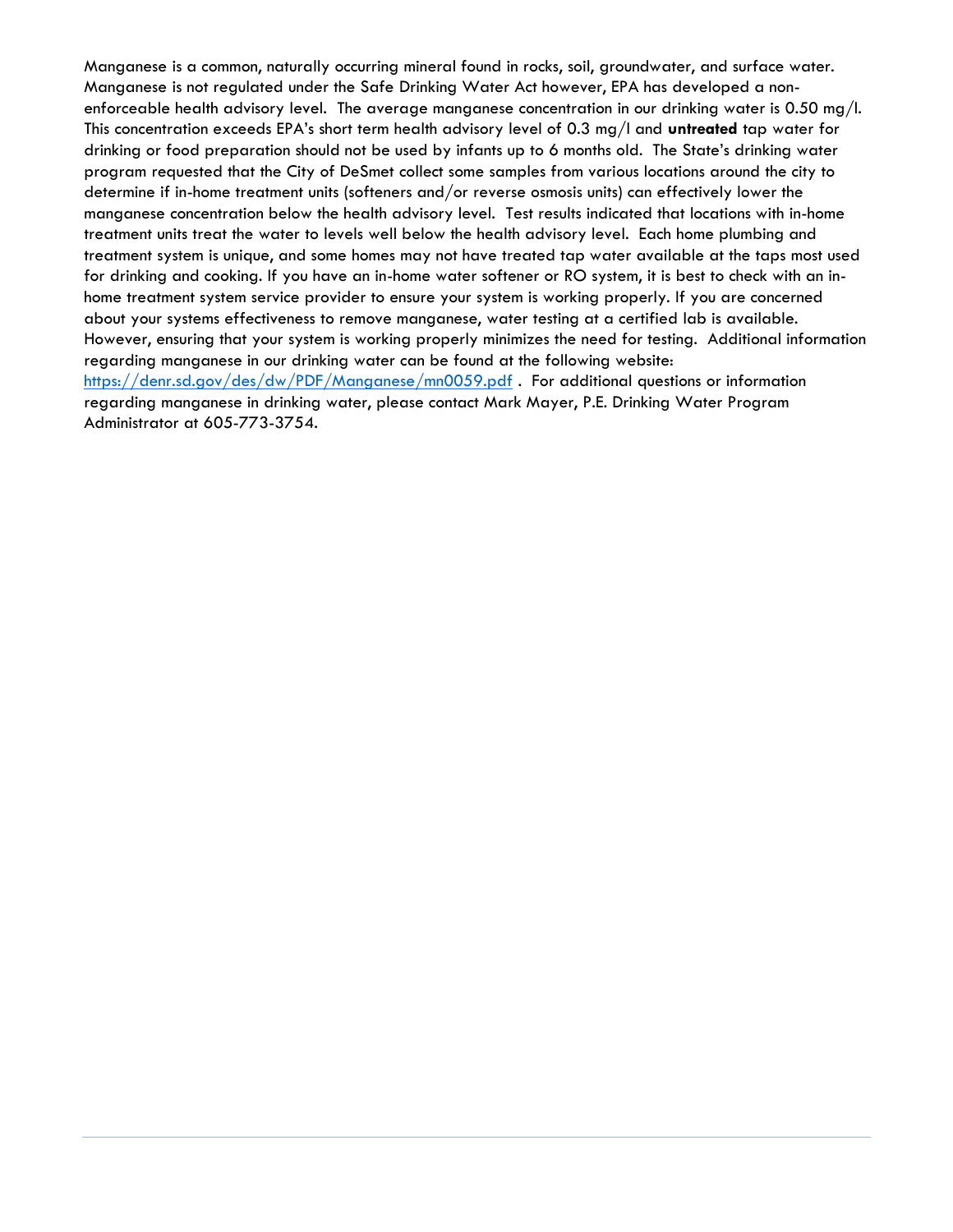## *2021 Table of Detected Regulated Contaminants For DeSmet (EPA ID 0059)*

#### *Terms and abbreviations used in this table:*

*\* Maximum Contaminant Level Goal(MCLG): the level of a contaminant in drinking water below which there is no known or expected risk to health. MCLGs allow for a margin of safety.*

*\* Maximum Contaminant Level(MCL): the highest level of a contaminant that is allowed in drinking water. MCLs are set as close to the MCLGs as feasible using the best available treatment technology.*

*\* Action Level(AL): the concentration of a contaminant which, when exceeded, triggers treatment or other requirements which a water system must follow. For Lead and Copper, 90% of the samples must be below the AL.*

*\* Treatment Technique(TT): A required process intended to reduce the level of a contaminant in drinking water. For turbidity, 95% of samples must be less than 0.3 NTU*

*\* Running Annual Average(RAA): Compliance is calculated using the running annual average of samples from designated monitoring locations.* 

#### *Units:*

| *MFL: million fibers per liter<br>*mrem/year: millirems per year(a measure of radiation absorbed by the body)<br>*NTU: Nephelometric Turbidity Units |           |                                     |                       |                                                   | *pCi/l: picocuries per liter(a measure of radioactivity)<br>*ppm: parts per million, or milligrams per liter(mg/l)<br>*ppb: parts per billion, or micrograms per liter(ug/l) |              | *ppt: parts per trillion, or nanograms per liter<br>*ppq: parts per quadrillion, or picograms per liter<br>*pspm: positive samples per month |  |
|------------------------------------------------------------------------------------------------------------------------------------------------------|-----------|-------------------------------------|-----------------------|---------------------------------------------------|------------------------------------------------------------------------------------------------------------------------------------------------------------------------------|--------------|----------------------------------------------------------------------------------------------------------------------------------------------|--|
| <b>Substance</b>                                                                                                                                     | 90% Level | Test Sites ><br><b>Action Level</b> | Date<br><b>Tested</b> | <b>Highest</b><br>Level<br><b>Allowed</b><br>(AL) | <b>Ideal</b><br>Goal                                                                                                                                                         | <b>Units</b> | <b>Major Source of Contaminant</b>                                                                                                           |  |
| Copper                                                                                                                                               | 0.4       |                                     | 07/28/20              | $AL=1.3$                                          | -0                                                                                                                                                                           | ppm          | Corrosion of household plumbing systems; erosion of natural deposits; leaching from<br>wood preservatives.                                   |  |
| Lead                                                                                                                                                 |           |                                     | 08/06/20              | $AL=15$                                           |                                                                                                                                                                              | ppb          | Corrosion of household plumbing systems; erosion of natural deposits.                                                                        |  |

| <b>Substance</b>      | <b>Highest</b><br>Level<br><b>Detected</b> | Range         | Date<br><b>Tested</b> | <b>Highest</b><br>Level<br><b>Allowed</b><br>(MCL) | <b>Ideal</b><br>Goal<br>(MCLG) | <b>Units</b> | <b>Major Source of Contaminant</b>                                                                                            |
|-----------------------|--------------------------------------------|---------------|-----------------------|----------------------------------------------------|--------------------------------|--------------|-------------------------------------------------------------------------------------------------------------------------------|
| Arsenic               | <sub>0</sub>                               |               | 09/14/20              | 10                                                 | $\theta$                       | ppb          | Erosion of natural deposits; runoff from orchards; runoff from glass and electronics<br>production wastes.                    |
| Barium                | 0.045                                      |               | 09/14/20              |                                                    | $\sim$                         | ppm          | Discharge of drilling wastes; discharge from metal refineries; erosion of natural deposits.                                   |
| Chromium              |                                            |               | 09/14/20              | 100                                                | 100                            | ppb          | Discharge from steel and pulp mills; erosion of natural deposits.                                                             |
| Fluoride              | 1.02                                       | $0.41 - 1.02$ | 07/07/21              | 4                                                  | $\leq$ 4                       | ppm          | Erosion of natural deposits; water additive which promotes strong teeth; discharge from<br>fertilizer and aluminum factories. |
| Nitrate (as Nitrogen) | 0.7                                        |               | 06/14/21              | 10                                                 | 10                             | ppm          | Runoff from fertilizer use; leaching from septic tanks, sewage; erosion of natural<br>deposits.                               |

**Please direct questions regarding this information to Mr Richard Stoddard with the DeSmet public water system at (605)854-3731.**